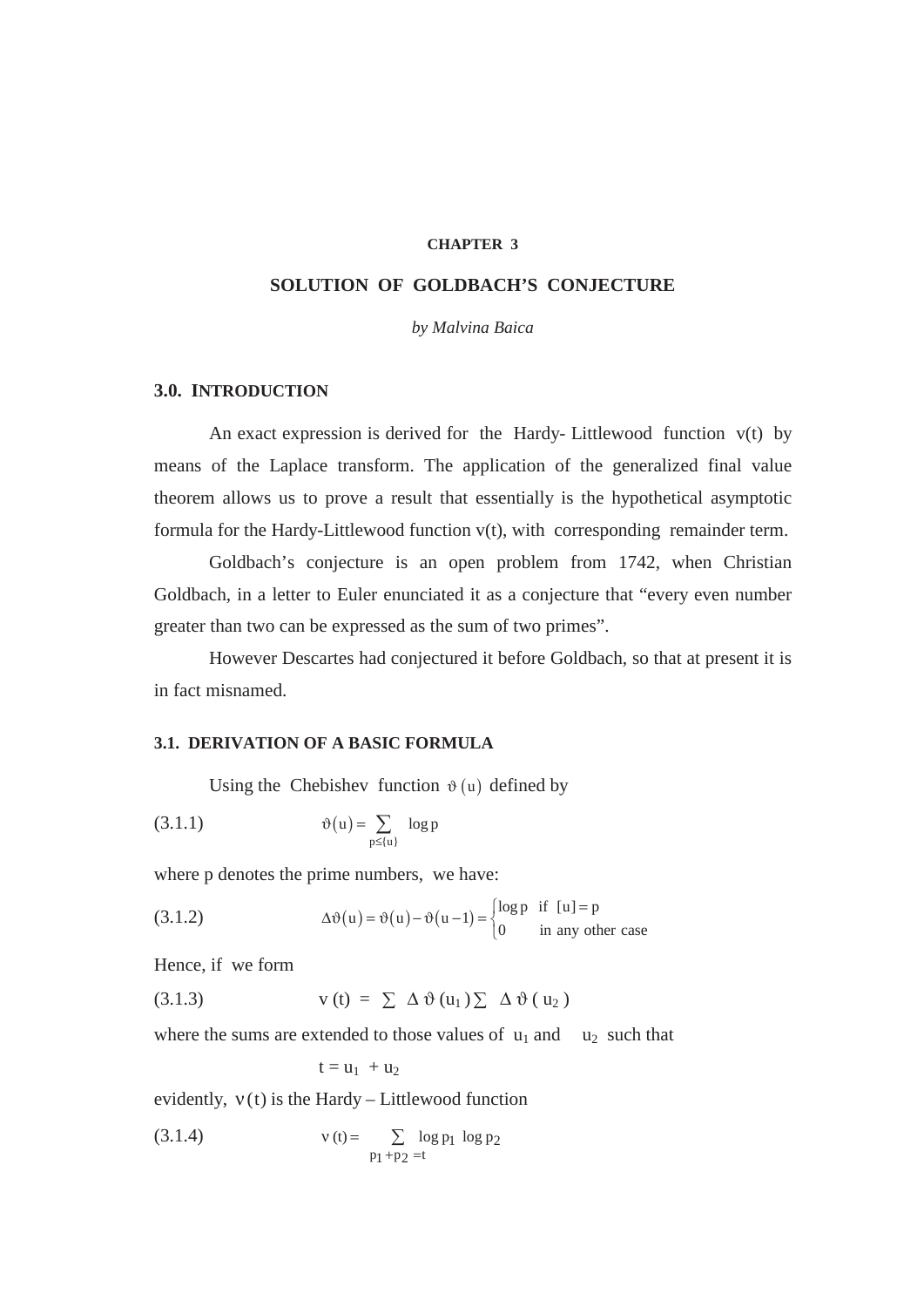Immediately, from (3.1.3) we can see that we also have

(3.1.5) 
$$
v(t) = \sum_{u_1 < t} \Delta \vartheta (u_1) \sum_{u_2 < t - u_1} \Delta \vartheta (u_2)
$$

or

(3.1.6) 
$$
v(t) = \sum_{u_1 \leq t} \Delta \vartheta(u_1) \sum_{u_1 \leq t} \Delta \vartheta(t - u_1)
$$

In fact, in the first sum of  $(3.1.5)$  we choose arbitrarily any integer  $u_1 < t$ ; while in the second we are forced to restrict the sum to the  $u_2 < t-u_1$ .

As  $\vartheta$  (u) is a step function the sums on the right-hand side of (3.1.6) are also step functions, that can be replaced by the corresponding integrals, so that we can write:

(3.1.7) 
$$
v(t) = \int_{0}^{x} \Delta \vartheta (u+1) du \int_{0}^{x} \Delta \vartheta (t-u) du
$$

The passage from formula (3.1.6) to (3.1.7) is given in full detail in Chapter 4, Section 2 of this book.

Evidently, the right hand member is, by definition, the convolution of the two functions.

(3.1.8) 
$$
v(t) = \Delta \vartheta(u) * \Delta \vartheta(u+1)
$$

with current notation.

Consequently, if we take the Laplace transform *L* of both sides, by usual rules, we obtain

$$
L\{v(t)\} = L\{\Delta\vartheta(u+1)\} L\{\Delta\vartheta(u)\} =
$$

$$
= L^2 \{\Delta\vartheta(u)\} e^{-s}
$$

$$
(3.1.9) \qquad L\{v(t)\} = L^2 \{\Delta\vartheta(u)\} e^{-s}
$$

and this is our basic formula needed.

### **3.2. THE EVALUATION OF L**  $\{\Delta\vartheta(u)\}$

From the definition of the Laplace transform we deduce:

$$
(3.2.1) \tL \{ \vartheta \text{ [ } u \text{ ] } \} = \frac{1}{s} \sum \log p.e^{-ps}
$$

From this it follows that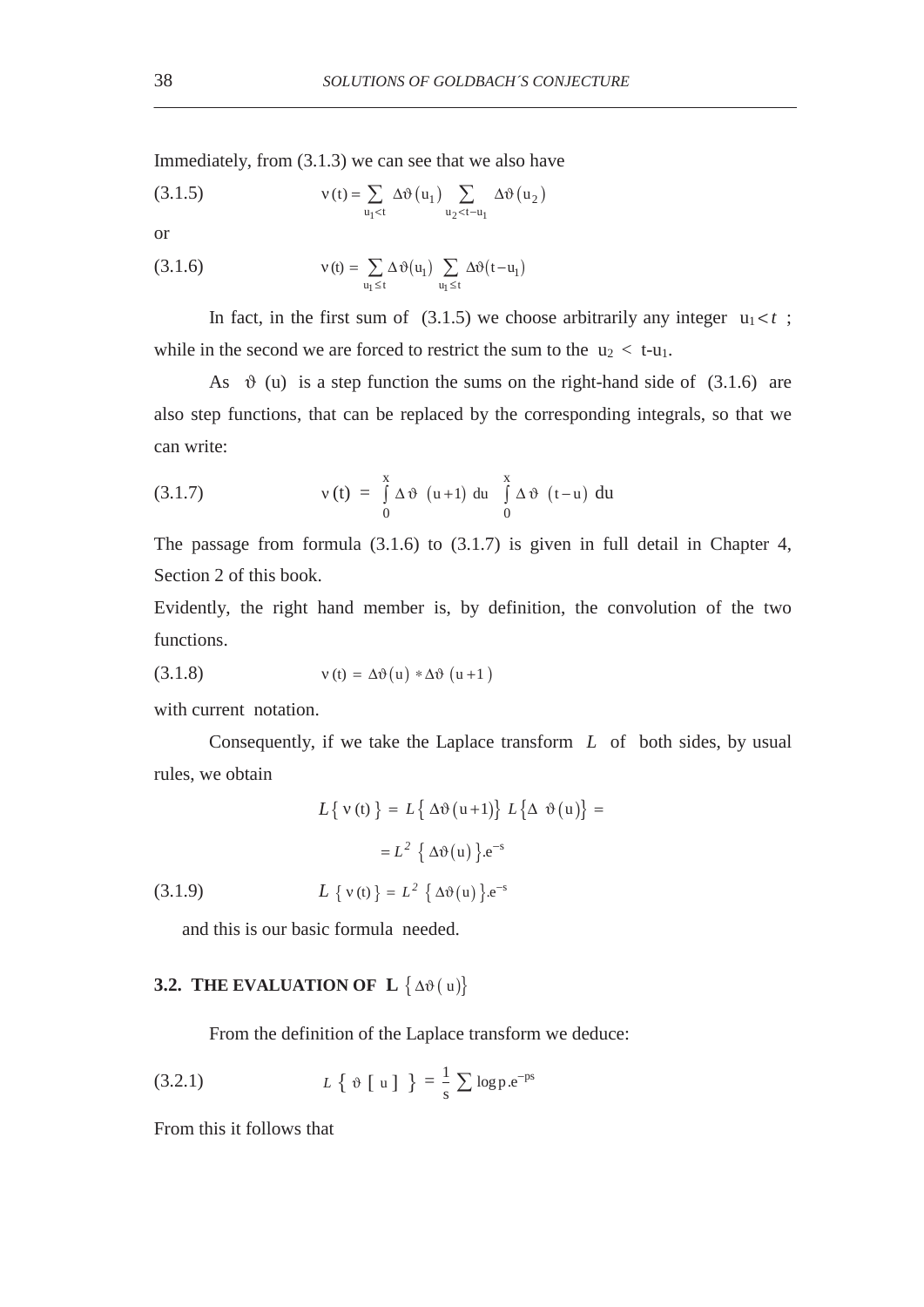(3.2.2) 
$$
L \{\Delta \vartheta(u)\} = \frac{1 - e^{-s}}{s} \sum_{p} \log p e^{-ps}
$$

when we take into account  $(3.1.2) | x | - 1$ 

#### **3.3. THE POLES OF f** (s) =  $\sum \log p e^{-}$ **p**  $\log$  pe<sup> $-ps$ </sup>

Setting  $e^{-s} = x$  we have :

(3.3.1) 
$$
\sum_{p} \log p e^{-ps} = \sum_{p} \log p x^{p} = F(x)
$$

It is known that F (x) has infinitely many simple poles on the circle  $|x| = 1$ . Hence, f (s) has infinitely many poles on the line  $\sigma = \text{Re}(s) = 0$ 

For further calculation using with the Laplace transforms, we are interested in the residues of these poles at  $x = e^{2\pi i h/q}$  as a primitive root of unity of order q. Consequently, we must assume that  $(h,q) = 1$ 

The answer is given by theorem 248, Ch 5, p.212 of [25]

(3.3.2) 
$$
F(x) \sim \frac{\mu(q)}{\phi(q) (1 - x e^{-2\pi i h/q})} = -\frac{\mu(q) e^{2\pi i h/q}}{\phi(q) (x - e^{2\pi i h/q})}
$$

where  $\mu$  (q) (is Möbius function ) = (-1)<sup>r</sup> if q has r factors and  $\varphi$ (q) (Euler's function) is the number of integers  $\leq$  q and coprime with q.

More exactly, as h can take the values  $h = 0, 1, 2, ...$  q -1 with the restriction (h, q) = 1, we can write that F(x), in the surroundings of the  $\varphi$ (q) primitive roots of unity of order q, is as

(3.3.3) 
$$
F(x) \sim - \sum_{h=0, (h,q)=1}^{q-1} \frac{\mu(q) e^{2\pi i h/q}}{\varphi(q) (x - e^{2\pi i h/q})}
$$

When we extend this reasoning to all the roots of order  $q \leq N$ , we get the approximation

(3.3.4) 
$$
F(x) \sim - \sum_{q=1}^{N} \sum_{h=0, (h,q)=1}^{q-1} \frac{\mu(q) e^{2\pi i h/q}}{\varphi(q) (x - e^{2\pi i h/q})}
$$

 If we desire an error term for this approximation, we can use the remainder term given by theorem 248 of [25]. However, for our purposes it is sufficient to put in evidence the number and the kind of the poles of  $F(x)$  only.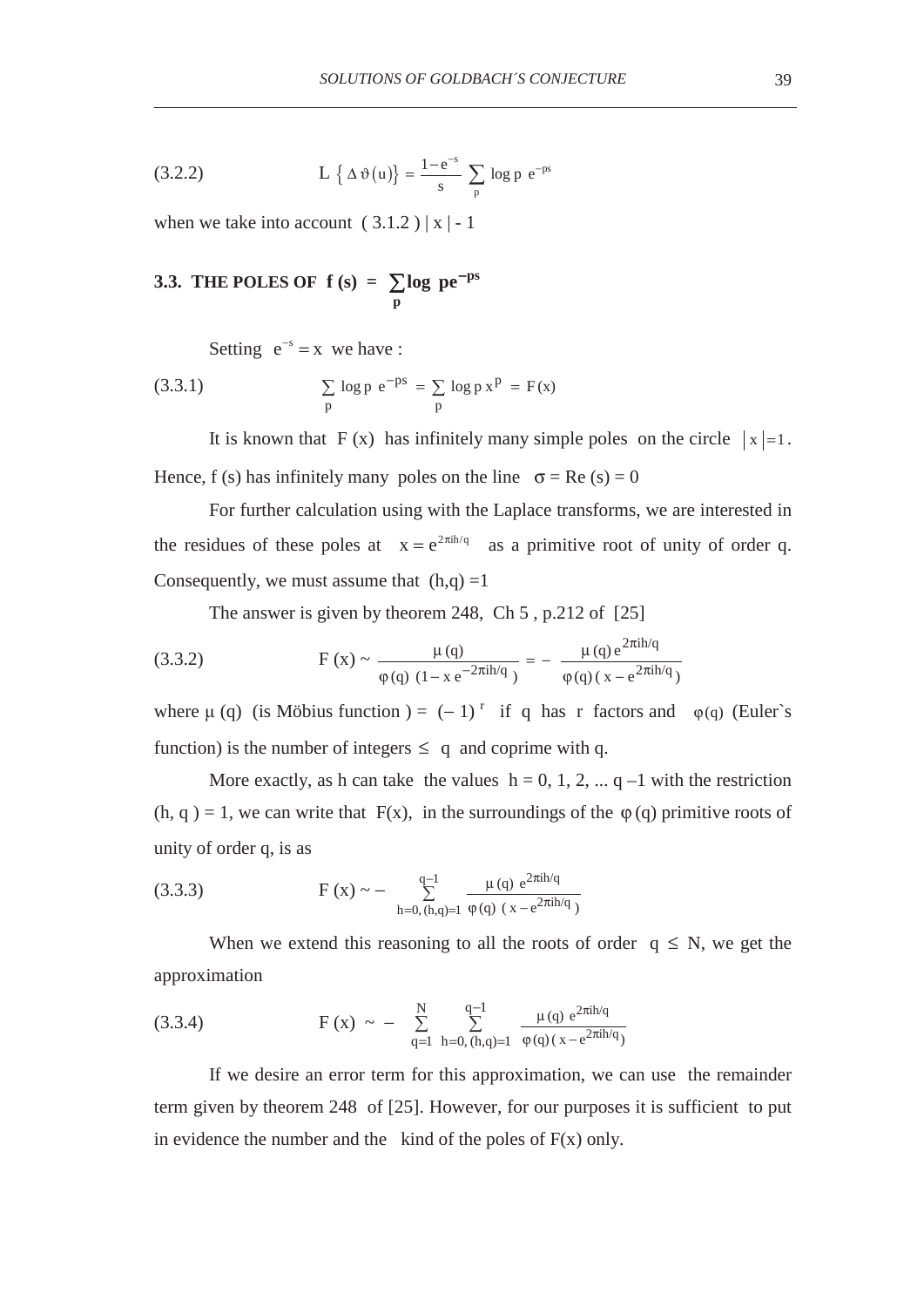Next if we put  $x = e^{-s}$  in (3.3.4), we obtain:

(3.3.5) 
$$
F(e^{-5}) = f(s) \sim -\sum_{q=1}^{N} \sum_{h=0, (h, q) = 1}^{q-1} \frac{\mu(q) e^{2\pi i h/q}}{\varphi(q) (e^{-s} - e^{2\pi i h/q})}
$$

Again here we are interested in the calculation of the poles of  $f(s)$ , and in the value of their residues.

We have that the residue of

$$
g(s) = \frac{1}{e^{-s} - e^{2\pi i h/q}}
$$

at the simple pole  $s = -2 \pi i h / q$  is

$$
-e^{-2\pi i\;h\;/\;q}
$$

Thus we can write ( 3.3.5 ) alternatively as

(3.3.6) 
$$
f (s) \sim \sum_{q=1}^{N} \sum_{h=0,(h,q)=1}^{q-1} \frac{\mu(q)}{\varphi(q)(s+2\pi ih/q)}
$$

The right hand side of the formula ( 3.3.6 ) is known as the Farey dissection of order N of f(s).

Replacing ( 3.3.6 ) in ( 3.2.2 ) we get:

(3.3.7) 
$$
L \{\Delta \vartheta (u)\} \sim \frac{1 - e^{-s}}{s} \sum_{q=1}^{N} \sum_{h=0, (h, q) = 1}^{q-1} \frac{\mu(q)}{\varphi(q) (s + 2\pi i h/q)}
$$

and taking into account formula ( 3.1.9) and (3.3.7) we have:

(3.3.8) 
$$
L\{v(t)\} \sim e^{-s} \left(\frac{1-e^{-s}}{s}\right)^2 \left\{\sum_{q=1}^{N} \sum_{h=0, (h,q)=1}^{q-1} \frac{\mu(q)}{\varphi(q) (s+2\pi i h/q)}\right\}^2
$$

If we wish to pass from the asymptotic sign to the equality sign, we must write:

(3.3.9) 
$$
L\{v(t)\} = e^{-s} \left(\frac{1-e^{-s}}{s}\right)^2 \left\{ \lim_{N \to \infty} B_N^2(s) \right\}
$$

where  $B_N(s)$  is given in the second bracket on the right hand side of (3.3.8). The importance of formula ( 3.3.8 ) lies in the fact that it exhibits the poles of *L*  $\{v(t)\}\$ , which is the basis for the evaluation of  $v(t)$  by the residues method.

### **3.4. ABELIAN AND TAUBERIAN THEOREMS CONCERNING THE LAPLACE TRANSFORM**

Suppose that  $f(s) = L \{F(u)\}\$ and  $g(s) = L \{G(u)\}\$ and  $\rightarrow$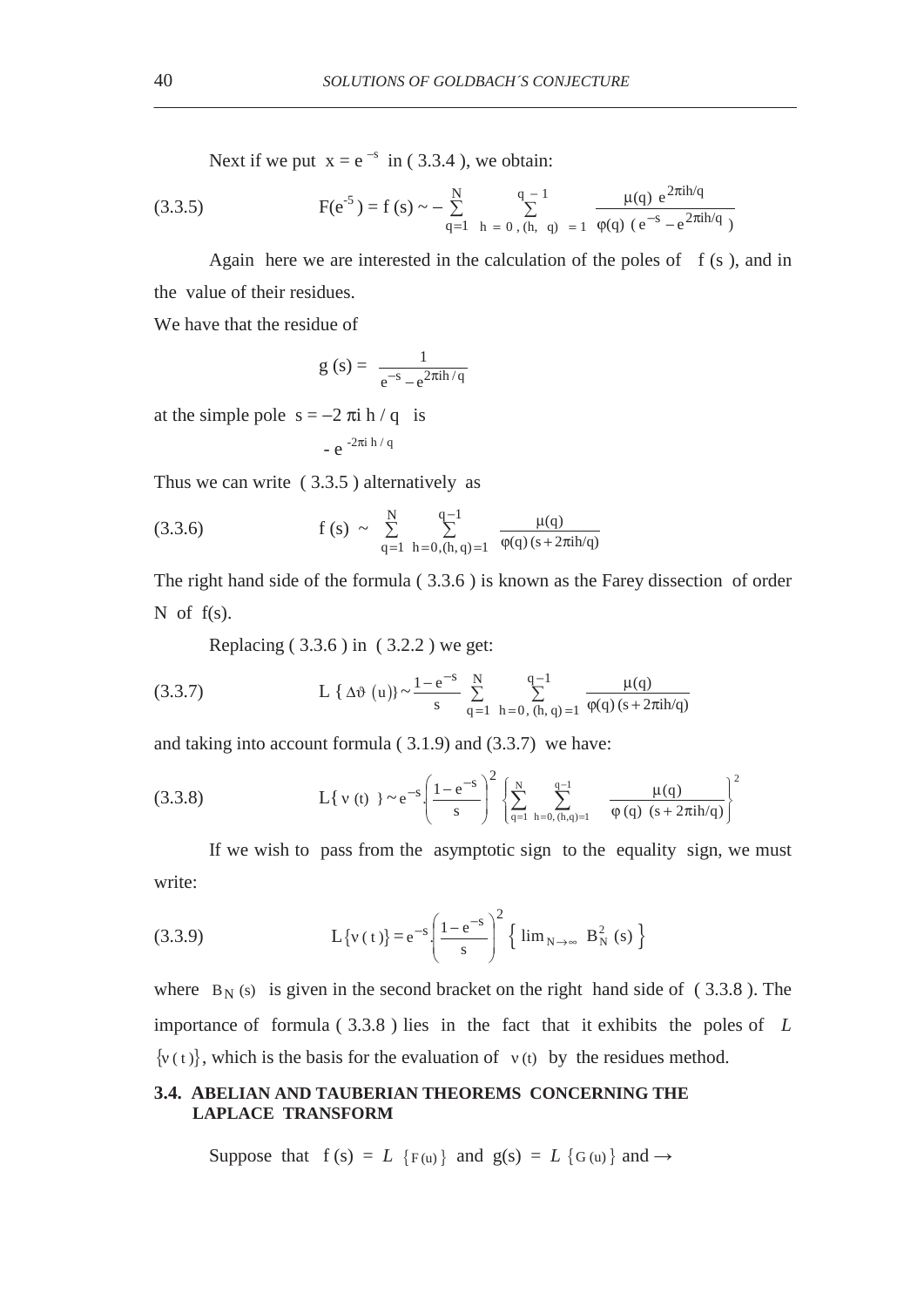(3.4.1) 
$$
f(s) \sim g(s)
$$
 when  $s \to 0^+$ 

means that

$$
\sum_{q>N}^{\infty} \frac{\mu^{2}(q)}{\varphi^{2}(q)} C q(t) = \sum_{d/t} \frac{\mu^{2}(d)}{j(d)} \cdot \sum_{N/d < q, (q,t)=1} \frac{\mu(q)}{j^{2}(q)}
$$

and similarly

$$
(3.4.2) \tF(t) \sim G(t)
$$

when  $t \rightarrow \infty$  means that

$$
\lim_{t\to\infty}\ F\left(t\right)\!/G\left(t\right)\,=\,1
$$

An implication from (3.4.2) to (3.4.1) is valid under rather general assumptions (that are fulfilled in our case), and is called an "Abelian theorem".

In the theory of the Laplace transform it is called the generalized theorem of the final value, which also is valid even for discontinuous functions.

The converse implication from  $(3.4.1)$  to  $(3.4.2)$  is true under additional assumptions only, and it is named a "Tauberian Theorem", which is available a wide variety of cases.

However, we shall not appeal to such kind of theorems.

#### **3.5. APPLICATION OF THE ABELIAN THEOREM TO (3.3.8)**

Let

$$
\nu^* (t) \ = \ \lim_{t \, \to \, \infty} \ v \ (t)
$$

such that

$$
v^*(t) \sim v(t)
$$

Then, by the Abelian theorem we get:

$$
L\left\{v^*(t)\right\} = \lim_{t \to \infty} L\left\{v(t)\right\} = \lim_{s \to 0} e^{-s} \left(\frac{1 - e^{-s}}{s}\right)^2 B_N^2(s)
$$

where  $B<sub>N</sub>$  (s) is as defined before in (3.3.8)

This reduces to :

(3.5.1) 
$$
L \{v^*(t)\}\ = \ B_N^2 \ (s)
$$

from which it follows

(3.5.2) 
$$
v^*(t) = L^{-1} \{B_N^2(s)\}
$$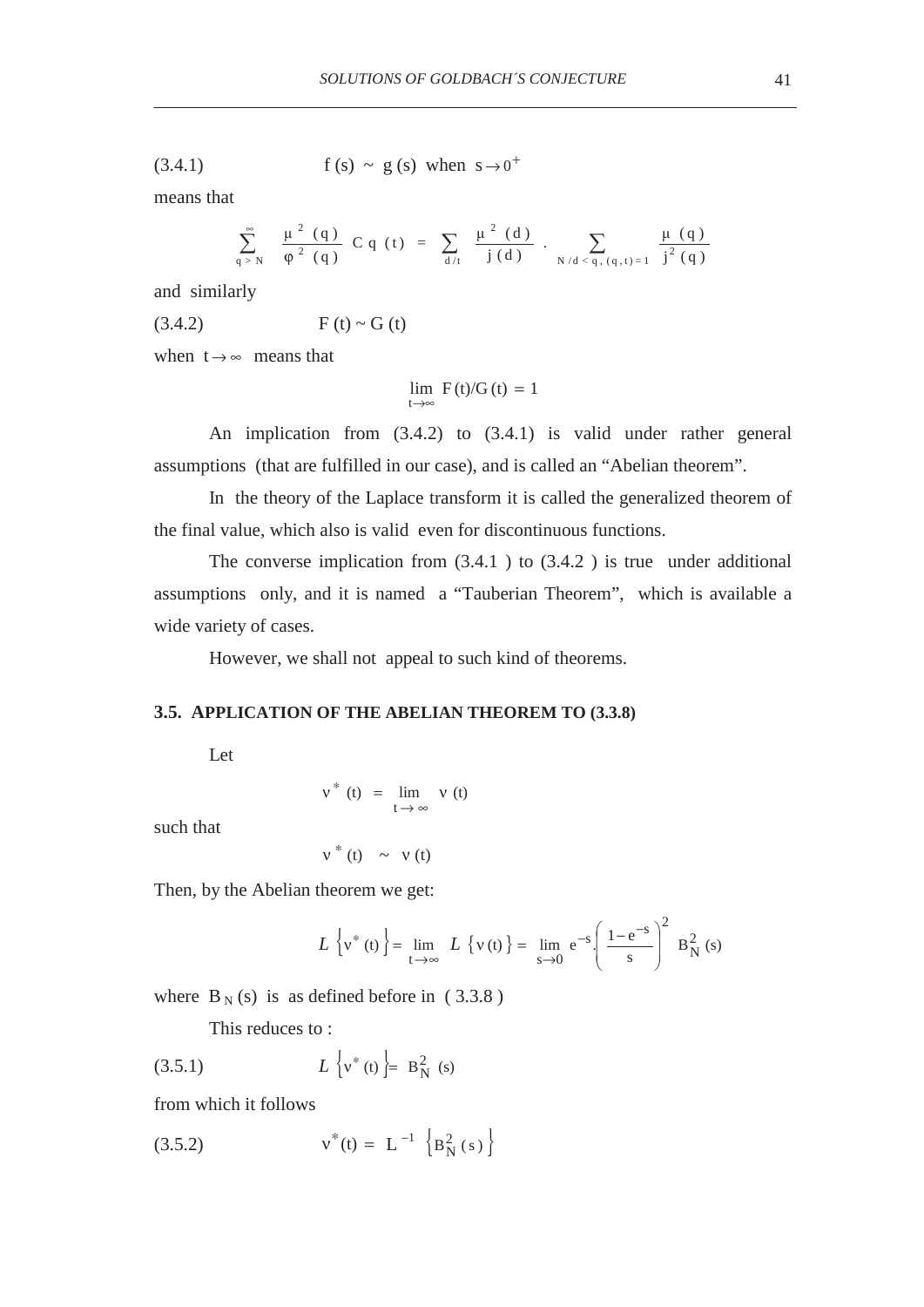More exactly, the passage from  $(3.5.1)$  to  $(3.5.2)$  should by written as

(3.5.3) 
$$
v_{m}^{*}(t) = \frac{v^{*}(t+0) + v^{*}(t-0)}{2} = L^{-1}\left\{B_{N}^{2}(s)\right\}
$$

because  $v*(t)$  is a discontinuous function

# **3.6. EVALUATION OF**  $v_m^*$  (t) **ACCORDING TO (3.5.3)**

Due to a well known theorem [51], we have :

(3.6.1) 
$$
v_m^*(t) = \frac{1}{2\pi i} \int_{c-i\infty}^{c+i\infty} B_N^2(s) e^{ts} ds
$$

where the contour between c  $\pm i \infty$  is a Bromwich contour, that contains all the poles of  $B_N^2$  (s).

In the usual way, it is evaluated as the sum of the residues of the integrand at their poles, within the Bromwich contour.

Now, we have that :

$$
(3.6.2) \tB2N (s) = \sum_{q=1}^{n} \sum_{h=0,(h,q)=1} \frac{\mu^{2} (q)}{\varphi^{2} (q) (s + 2\pi i h / q)^{2}} +
$$
  
+
$$
\sum_{q=1}^{N} \sum_{h_{1}=0,(h_{1}q)=1}^{q_{1}-1} \sum_{q=1}^{N} \sum_{h_{2}=0,(h_{2}q_{2})=1}^{q_{2}-1} \frac{\mu(q_{1}) \mu(q_{2})}{\varphi(q_{1}) \varphi(q_{2}) (s + 2\pi i h_{1}/q_{1}) (s + 2\pi i h_{2}/q_{2})} =
$$
  
=
$$
\sum_{q=1}^{N} \sum_{h=0,(h,q)=1}^{q-1} \frac{\mu^{2} (q)}{\varphi^{2} (q) (s + A)^{2}} +
$$
  
+
$$
\sum \sum \sum \sum \frac{\mu(q_{1}) \mu(q_{2})}{\varphi(q_{1}) \varphi(q_{2})} \frac{1}{(A_{2} - A_{1})} \left\{ \frac{1}{s + A_{1}} - \frac{1}{s + A_{2}} \right\}
$$

with the obvious notation for  $A$ ,  $A_1$ ,  $A_2$  and the sums.

The residues of the integrand at the double poles  $1/ (s+A)^2$  are easily found to be

$$
\frac{\mu^2\ (q)}{\phi^2\ (q)}\ t\ e^{-At}
$$

The residue of the integrand at the simple pole  $1/(s+A_1)$  is found to be

$$
\frac{\mu\left(q_{1}\right)}{\phi\left(q_{1}\right)}\;e^{-A_{1}\,t}
$$

Hence, collecting partial results, we have :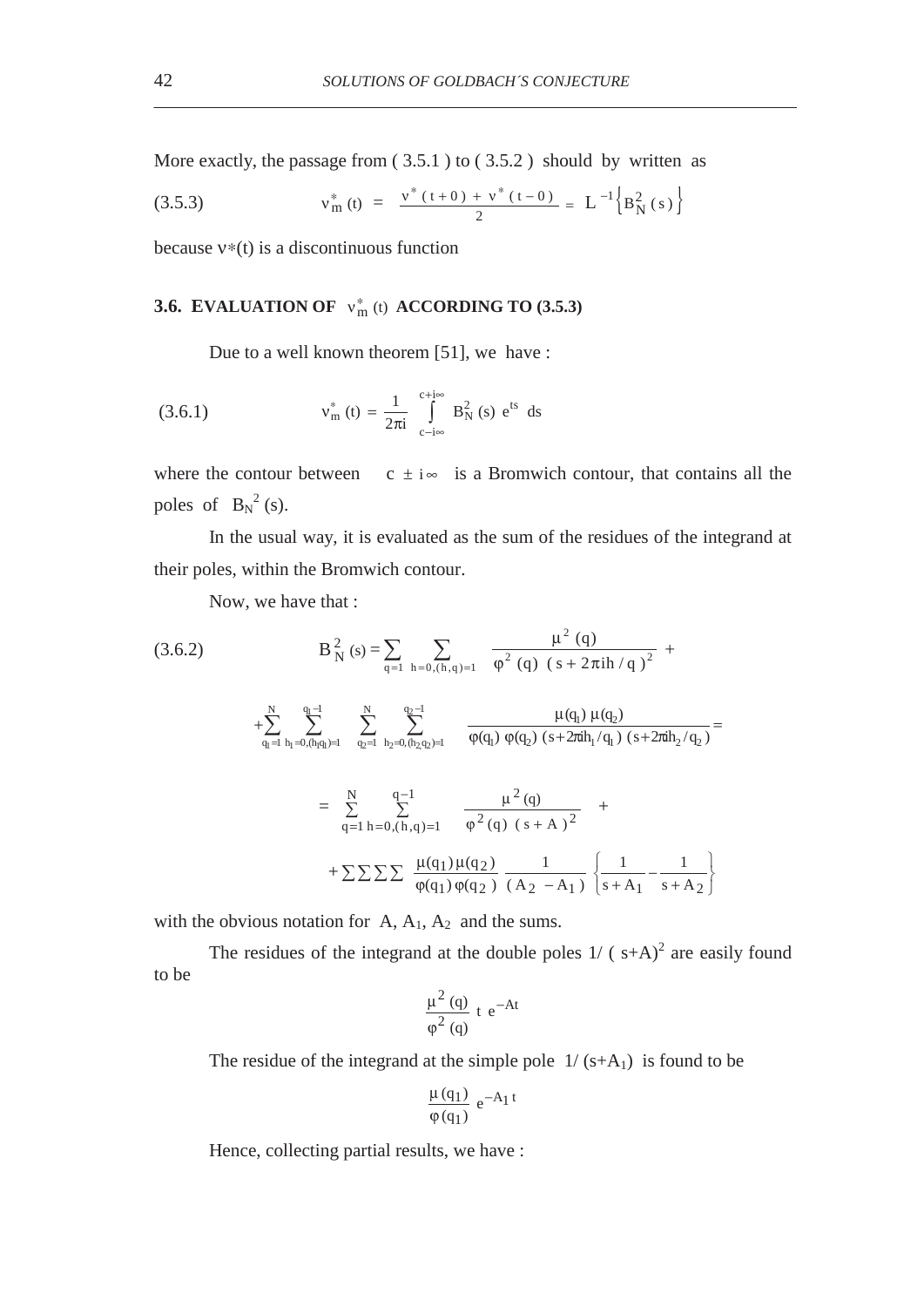(3.6.3) 
$$
v_{m}^{*}(t) = \sum \sum \frac{\mu^{2}(q)}{\phi^{2}(q)} t e^{-At} + \sum \sum \sum \sum \frac{\mu(q_{1}) \mu(q_{2})}{\phi(q_{1}) \phi(q_{2})} \cdot \frac{e^{-A_{1} t} - e^{-A_{2} t}}{A_{2} - A_{1}}
$$

In a more simplified way, we can argue alternatively that the inverse Laplace transform of the finite sums in ( 3.6.2 ) are the sums of the inverse Laplace transform of its terms, and after that we appeal to the tables.

The quadruple sum in (3.6.3) can be maximized as follows: The minimal value of  $A_2 - A_1$  is  $2\pi i (h_1 / q_1 - h_2 / q_2)$  where both fractions are contiguous Farey fractions.

It is known [47] that

$$
\min \frac{h_1}{q_1} - \frac{h_2}{q_2} = \frac{1}{N(N-1)}
$$

$$
\left| \frac{1}{A_2 - A_1} \right| \le \frac{N(N-1)}{2\pi}
$$

Furthermore

$$
\left| e^{-A_1 t} - e^{-A_2 t} \right| \le 2
$$

Hence:

so that

$$
\Bigg| \sum_{h_1=0,(h_1,q_1)=l}^{q_1-1} \frac{e^{-A_1t}-e^{-A_2t}}{A_2-A_1} \Bigg| < \sum_{\substack{h_1=0,(h,q)=l\\(h_1,q_1)=l}}^{q_1-1} \Bigg| \frac{e^{-A_1t}-e^{-A_2t}}{A_2-A_1} \Bigg| \leq \frac{\phi(q_1)\,N\,(N\!-\!1)}{\pi}
$$

with a similar result for the sum along  $h_2$ .

It follows from the preceding inequalities:

$$
\left| \sum_{q_1} \sum_{h_1} \sum_{q_2} \sum_{h_2} \frac{\mu(q_1) \mu(q_2)}{\phi(q_1) \phi(q_2)} \frac{e^{-A_1 t} - e^{-A_2 t}}{A_2 - A_1} \right| < \frac{N}{q_1 = 1} \sum_{q_2 = 1}^{N} \frac{1}{\pi^2} N^2 (N - 1)^2 =
$$
\n
$$
= \frac{1}{\pi^2} N^4 (N - 1)^2 < \frac{N^6}{\pi^2}
$$

So that  $(3.6.3)$  can be written as :

(3.6.4) 
$$
v_m^*(t) = \sum_{q=1}^N \sum_{h=0, (h,q)=1}^{q-1} \frac{\mu^2(q)}{\varphi^2(q)} e^{-At} \cdot t + \delta \frac{N^6}{\pi^2}
$$

where  $-1 < \delta < 1$ . But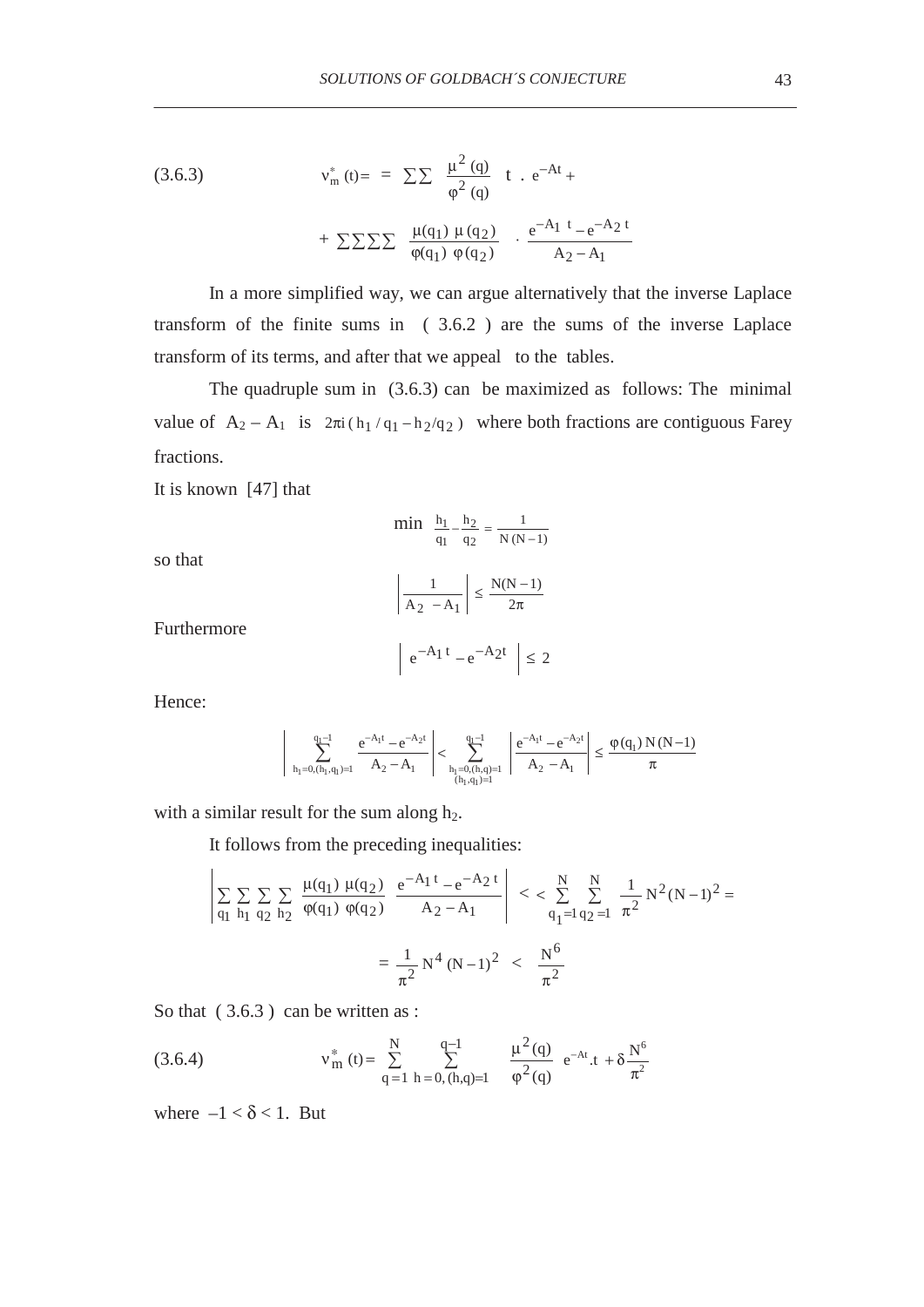$$
\sum_{h=0,(h,q)=1}^{q-1}e^{-At}
$$

is Ramanujan's sum Cq (t).

Hence  $(3.6.4)$  can be written as:

(3.6.5) 
$$
v_m^*(t) = \sum_{q=1}^N \frac{\mu^2(q)}{\phi^2(q)} Cq(t) \cdot t + \delta_1 \frac{N^6}{\pi^2}
$$

where  $-1 < \delta_1 < 1$ .

# **3.7. THE EVALUATION OF**  $v_m^*$  **(t) AND**  $f_N(t)$

Once we have evaluated

$$
v_{m}^{*}(t) = L^{2} \{ B_{N}(s) \}
$$

it will be easy to evaluate

(3.7.1) 
$$
f_N(t) = L^{-1} \left\{ \left( \frac{1 - e^{-s}}{s} \right) B_N(s) \right\}^2
$$

whose connection with ( 3.3.9 ) is evident

Let

$$
L^{-1}(f_1(s)) = F_1(t)
$$
 and  $L^{-1}(f_2(s)) = F_2(t)$ 

where

(3.7.2) 
$$
f_1(s) = \frac{(1 - e^{-s})^2}{s^2}
$$
 and  $f_2(s) = B_N^2(s)$ 

Then  $F_2(t) = v_m^*(t)$ , as was seen before

In regard to

$$
f_1(s) = \left(\frac{1-e^{-s}}{s}\right)^2
$$

and from the tables of [46], Vol. 5 p. 59 formula (15) we obtain:

(3.7.3) 
$$
F_1(t) = L^{-1} \left\{ \frac{(1 - e^{-s})}{s^2} \right\} = \begin{cases} t & \text{if } 0 < t < 1 \\ 2 - t & \text{if } 1 < t < 2 \\ 0 & \text{otherwise} \end{cases}
$$

By the convolution theorem for the inverse Laplace transform we have: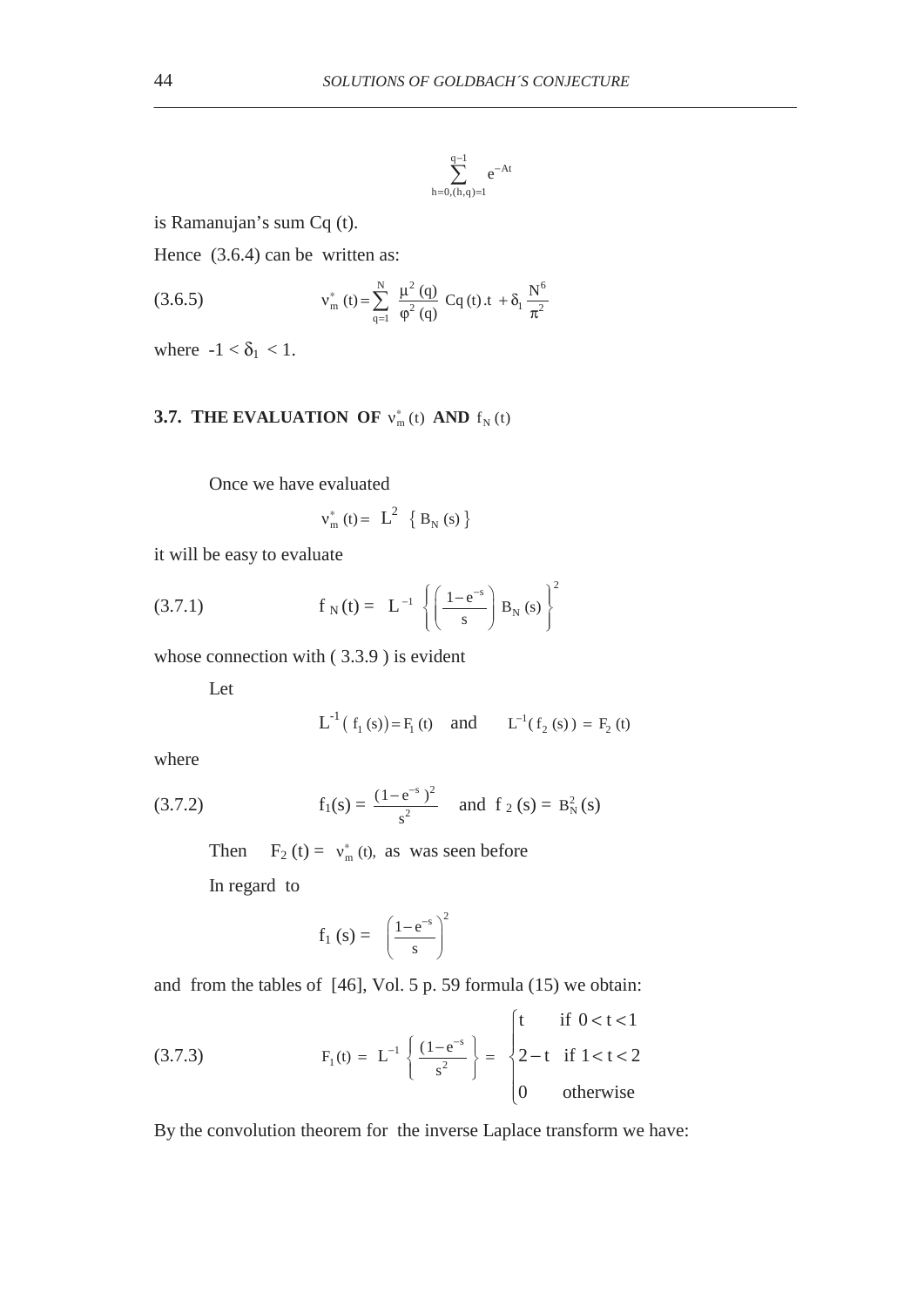$$
f_N(t) = L^{-1} \{ f_1(s) f_2(s) \} = \int_0^t F_1(u) F_2(t-u) du
$$

Replacing the values given by ( 3.7.2 ) and ( 3.7.3 ) in the above transform we obtain:

(3.7.4) 
$$
f_{N}(t) = \int_{0}^{t} F_{1}(u) v_{m}^{*}(t-u) du =
$$

$$
= \int_{0}^{1} u v_{m}^{*}(t-u) du + \int_{1}^{2} (2-u) v_{m}^{*}(t-u) du
$$

### **3.8. FINDING THE LIMIT OF**  $\mathbf{v}_{m}^{*}$  **(t) WHEN N** $\rightarrow \infty$

Now we find:

$$
\eta(t) = \lim_{N \to \infty} v_m^* (t)
$$

For this we need:

**Lemma (3.8.1).** This lemma proves:

(3.L<sub>1</sub>) 
$$
\left| \sum_{q=N+1}^{\infty} \frac{\mu^2(q)}{\phi^2(q)} Cq(t) \right| < 10240 \ t^{\epsilon} \frac{\log^3 N}{N}
$$

**Proof of lemma (3.8.1)** According to [57], p.35 formula (3.23) we have:

(3.L<sub>2</sub>) 
$$
\sum_{q>N}^{\infty} \frac{\mu^2(q)}{\phi^2(q)} Cq(t) = \sum_{d/t} \frac{\mu^2(d)}{j(d)} \cdot \sum_{N/d < q, (q,t)=1} \frac{\mu(q)}{j^2(q)}
$$

Now

$$
(3.L_3) \qquad \qquad \sum_{N/d < q, (q,t)=1} \left| \frac{\mu(q)}{\phi^2(q)} \right| < \sum_{N/d < q, (q,t)=1} \frac{1}{\phi^2(q)} < \sum_{N/d < q} \frac{1}{\phi^2(q)}
$$

But

(3.L4) n n (n) 2 log n 8log n ϕ> > +

for every  $n > 1$  [21], so that

(3.L<sub>5</sub>) 
$$
\sum_{N_{d} < q} \frac{1}{\varphi^{2}(q)} < 64 \sum_{N_{d} < q} \frac{\log^{2} q}{q^{2}} < 64 \int_{N_{d} - 1}^{\infty} \frac{\log^{2} u}{u^{2}} du
$$

and

$$
\int_{Q}^{\infty} \frac{\log^2 u}{u^2} du = \frac{\log^2 Q}{Q} + \frac{2 \log Q}{Q} < 3 \frac{\log^2 Q}{Q} \qquad \text{if} \quad Q > e^2
$$

Hence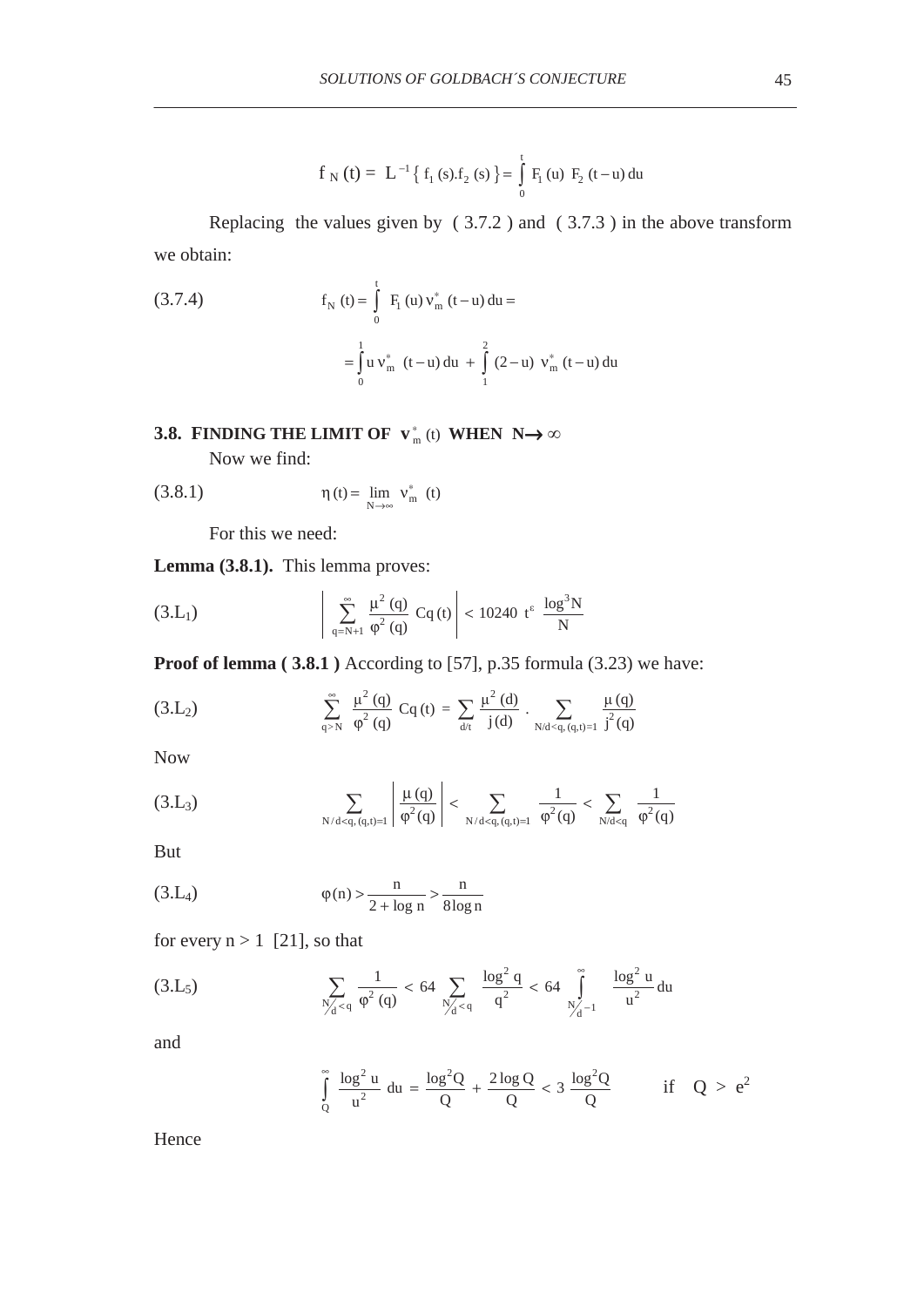$$
\int_{N_d-1}^{\infty} \frac{\log^2 u}{u^2} \ du = \int_{N_d-1}^{N_d} \frac{\log^2 u}{N/d} \ du + \int_{N_d}^{\infty} \frac{\log^2 u}{u^2} \ du <
$$

(3.L<sub>6</sub>) 
$$
\frac{\log^2 (N/d - \vartheta)}{(N/d - \vartheta)^2} + 3 \frac{\log^2 (N/d)}{N/d} < 5 \frac{\log^2 (N/d)}{N/d}
$$

where  $0 < \vartheta < 1$  and the last inequality holds for every N/d

Replacing it in (3.L5) yields:

(3.L<sub>7</sub>) 
$$
\sum_{N/d < q} \frac{1}{\phi^2(q)} < 320 \frac{\log^2(N/d)}{N/d}
$$

From  $(3.L_2)$ ,  $(3.L_3)$ , and  $(3.L_7)$  follows:

$$
\left| \sum_{N < q}^{\infty} \frac{\mu^2(d)}{\phi^2(q)} Cq(t) \right| < \sum_{d/t} \frac{\mu^2(d)}{\phi(d)} 320 \frac{\log^2(N/d)}{N/d} \n< 320 \sum_{d/t} \frac{8 \log d}{d} \frac{\log^2(N/d)}{N/d} = 2560 \sum_{d/t} \frac{\log d \log^2(N/d)}{N} \n< 2560 \sum_{d/t} \frac{\log^3(N/d)}{N} < 2560 d(t) \frac{\log^3 N}{N}
$$

where d (t) denotes the quantity of divisors of t.

According to [25], holds that

$$
(3.L9) \t d(t) < tε
$$

Replacing this value in ( 3L8 ), we obtain ( 3L1 ).

Combining ( 3.6.5 ) and Lemma ( 3.8.1 ), we get

(3.8.2) 
$$
v_m^*(t) = \sum_{q=1}^{\infty} \frac{\mu^2(q)}{\phi^2(q)} Cq(t).t + \delta_1 \frac{N^6}{\pi^2} + \delta_2 10240 \frac{\log^3 N}{N} t^{1+\epsilon}
$$

If we choose

$$
N = 5{,}0246 \text{ t}^{1/7 + \epsilon}
$$

then the second and third terms are equal (except for the δ´s )

In order to round the calculations we adopt

$$
(3.8.3) \t\t\t N = 5 \t1^{77 + \epsilon}
$$

Then (3.8.1) becomes

(3.8.4) 
$$
\eta(t) = \sum_{q=1}^{\infty} \frac{\mu^2(q)}{\varphi^2(q)} Cq(t)t + \delta_1 \frac{5^6}{\pi^2} t^{6/7} +
$$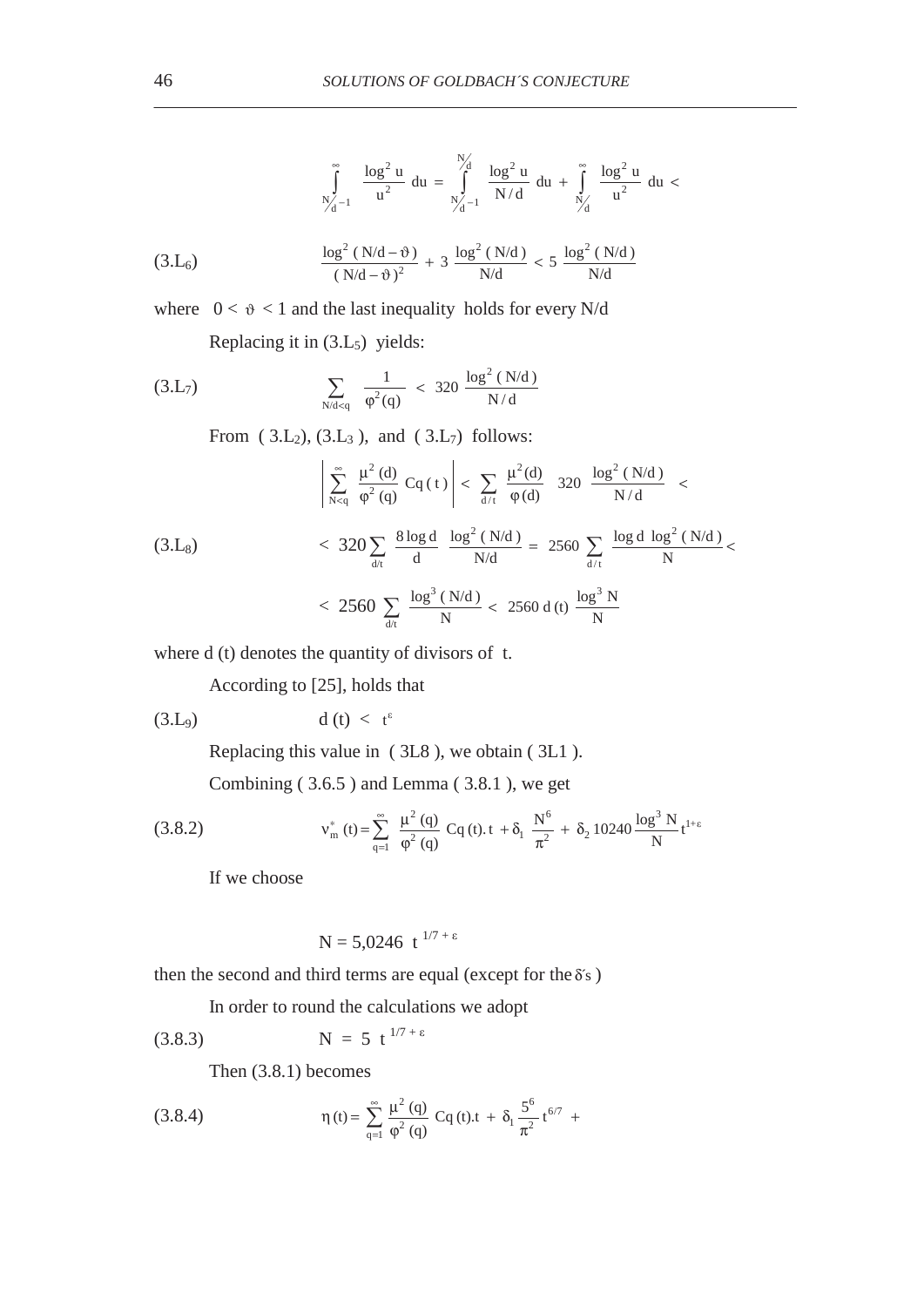$$
+\delta_2 \frac{10240}{5} t^{6/7} (\log 5 + \epsilon \log t)^3
$$

Thus, in our evaluation we have included every possible pole at the primitive roots of unity.

Now

$$
\delta_1 \frac{5^6}{\pi^2} t^{6/7} + \delta_2 \frac{10240}{5} t^{2/7} \left( \log 5 + \epsilon \log t \right)^3 < \delta_4 \, 3600 \ t^{6/7} \log^3 t
$$

 $(-1 < \delta_i < 1)$  for  $t \ge 6$ 

Hence ( 3.8.4 ) reduces to;

(3.8.5) 
$$
\eta(t) = \sum_{q=1}^{\infty} \frac{\mu^2(q)}{\phi^2(q)} Cq(t)t + \delta_4 3600 t^{6/7} \log^3 t
$$

We know that due to the multiplicative character of its terms, the infinite series can be transformed into an infinite product, and therefore by [14] the final result is:

(3.8.6) 
$$
\sum_{q=1}^{\infty} \frac{\mu^2(q)}{\varphi^2(q)} Cq(t) = 2 \prod_{p=3}^{\infty} \left( 1 - \frac{1}{(p-1)^2} \right) \prod_{p \nmid t} \frac{p-1}{p-2} =
$$

$$
= 1,3203 \prod_{p \nmid t} \frac{p-1}{p-2}
$$

Thus  $\eta(t)$  consists of a first dominant discontinuous term

(3.8.7) 
$$
D(t) = 1,3203 \prod_{p/t} \frac{p-1}{p-2} t
$$

and a second remainder term C (t), for which we have the bound

(3.8.8) 
$$
C(t) = \delta_4 3600 t^{6/7} \log^3 t
$$

with

(3.8.9) 
$$
\eta(t) = D(t) + C(t)
$$

Recall that on account of ( 3.5.3 ) and ( 3.8.1 ) we have:

$$
\eta\left(t\right)\,=\,\lim_{N\rightarrow\infty}\;L^{\,-1}\left\{\,B_{N}^{2}\left(s\right)\,\right\}
$$

#### **3.9. BOUNDS FOR**  $ν(t)$

From (3.7.4), letting  $N \rightarrow \infty$  due to (3.7.1) and (3.3.9) we obtain: 1  $N \rightarrow \infty$   $N(V)$  -  $\frac{1}{2}$  -  $\frac{1}{0}$  $\lim_{N \to \infty} f_N(t) = \frac{v(t+0) + v(t-0)}{2} = \int_0^1 u \eta(t-u) du$  $= \frac{v(t+0)+v(t-0)}{2} = \int u \eta(t-u) du +$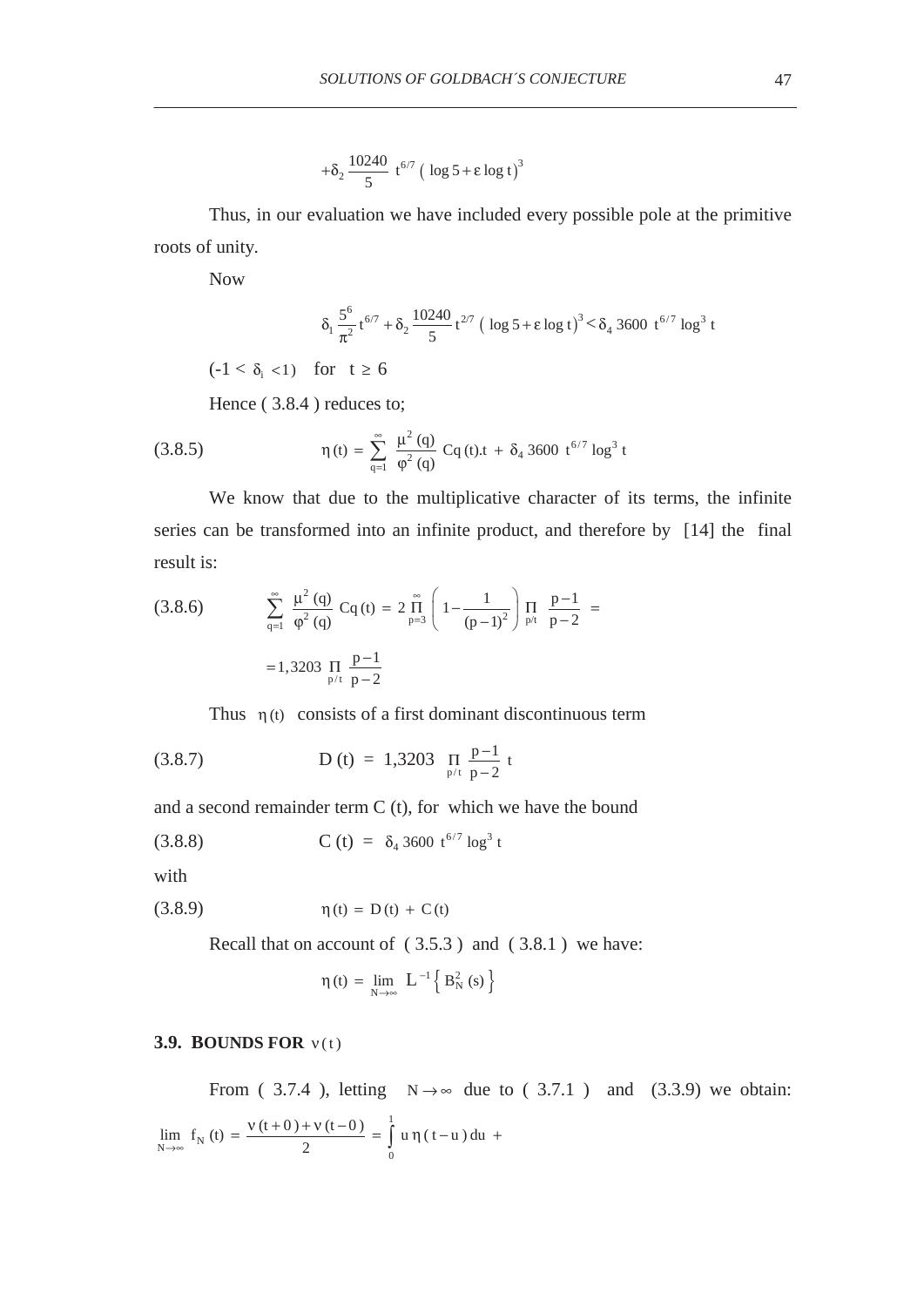$$
+\int_{1}^{2} (2-u) \eta (t-u) \, du
$$

Here we apply ( 3.8.9 ) in order to obtain :

(3.9.1) 
$$
\frac{v(t+0)+v(t-0)}{2} = D(t) \int_{0}^{1} u \cdot du + D(t-1) \int_{1}^{2} (2-u) du + + \int_{0}^{1} u C(t-u) du + \int_{1}^{2} (2-u) C(t-u) du
$$

The last line can be evaluated by the mean value theorem of integral calculus, and we have

$$
\frac{v(t+0)+v(t-0)}{2} = \frac{D(t)+D(t-1)}{2} + \delta_5 C(t-\delta_5) + (1+\delta_6)C(t-1-\delta_6) =
$$
  
= 
$$
\frac{D(t+0)+D(t-0)}{2} + 3 \delta_7 C(t),
$$

 $0 < \delta_7 < 1$ ,  $0 < \delta_5$ ,  $\delta_6 < 1$ 

Hence:

$$
v(t) = D(t) + \frac{3}{2} \delta_7 C(t)
$$

Appealing again to ( 3.8.7 ) and ( 3.8.8 ) for t even, we have:

$$
v(t) = 1,303 \, t \, \prod_{p/t} \frac{p-1}{p-2} \, t \, + 1,5 \, \delta_7 \, \delta_4 \, 3600 \, t^{6/7} \log^3 t
$$

from which follows the lower bound

(3.9.2) 
$$
v(t) > 1,303 \t t - 5400 \t t^{6/7} \log^3 t
$$

for every  $t \ge 6$ .

At this stage we can ask ourselves which is the greatest value that  $v(t)$  can assume in the case that there is only one solution.

This solution can range from  $p_1 = t - 3$   $p_2 = 3$  up to  $p_1 = t/2$   $p_2 = t/2$ . Hence

$$
\max y(t) = \log^2 t/2,
$$

or, better, since we must take into account the order (because the solution  $p_1 + p_2$  is counted differently from  $p_2 + p_1$ ). Thus max (t) = 2 log<sup>2</sup> t/2

Consequently, if we know that

$$
(3.9.3) \t y(t) > 2 \log^2 t/2
$$